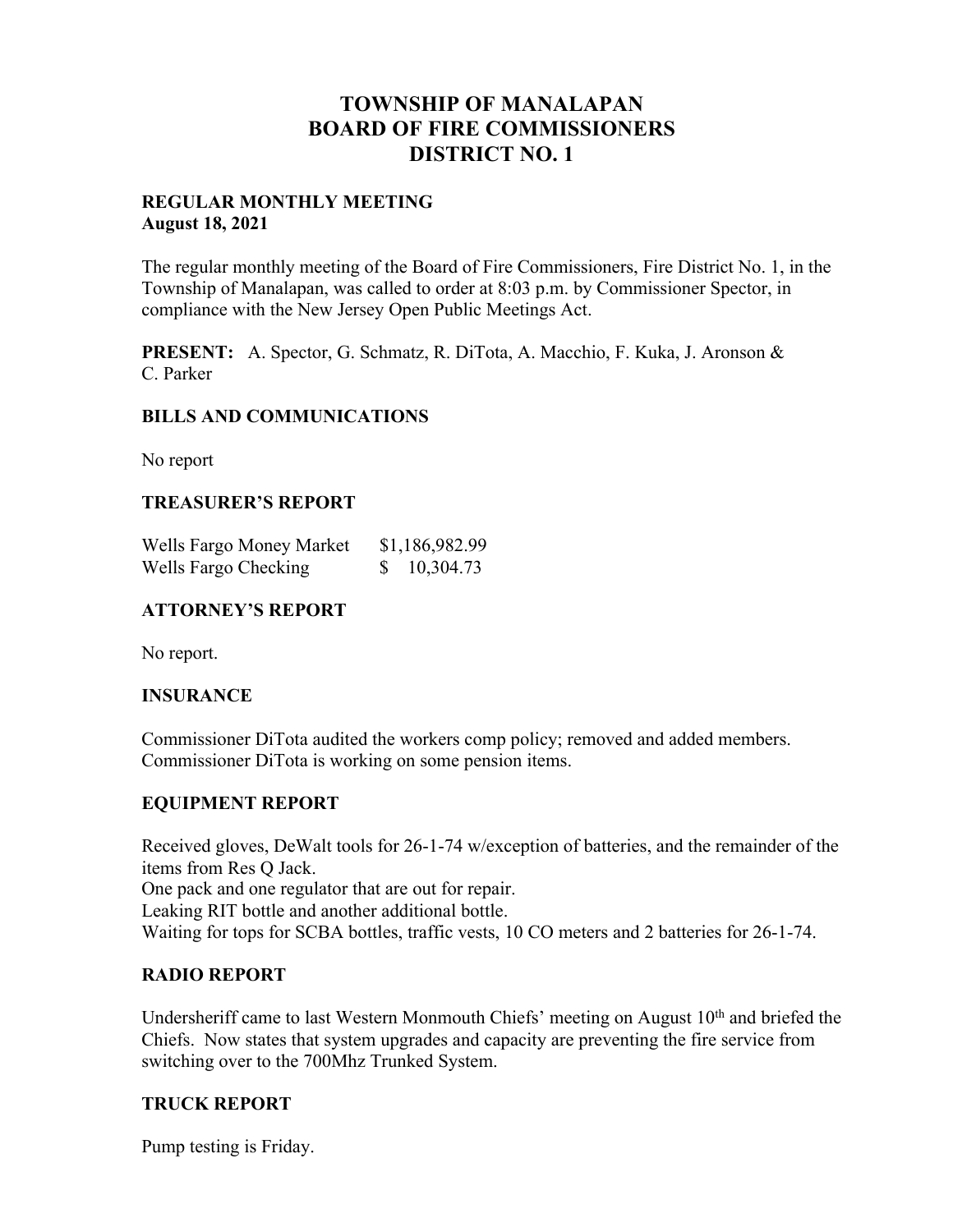# **CHIEF'S REPORT**

Provided mutual aid a couple of times. Res Q Jack – equipment now all received. Hands on training was included with purchase and will be on September 15th. Toughbooks and mounts have been installed in 73/90/91. Currently WiFi only until later with week when added to Verizon account.

DeWalt tools and charger will be mounted/installed by Wilson.

## **MEMBERSHIP REPORT**

No report.

## **ASSOCIATION REPORT**

No report.

### **TRUSTEES' REPORT**

No report.

### **OLD BUSINESS**

See attached.

### **NEW BUSINESS**

Commissioner DiTota made a motion to pay all vouchers; this was seconded by Commissioner Macchio. All voted aye.

Commissioner Spector made a motion for \$10,000 to Accurate Line Striping for equipment rental for parking lot; this was seconded by Commissioner Schmatz. All voted aye.

Commissioner Spector made a motion for \$40,000 to Stavola for asphalt for the parking lot; this was seconded by Commissioner Macchio. All voted aye.

Commissioner Spector made a motion for \$400 to purchase traffic vests; this was seconded by Commissioner DiTota. All voted aye.

Meeting opened to the public at 8:32 p.m.

A motion was made by Commissioner Spector to adjourn; it was seconded by Commissioner Schmatz and all voted aye.

Meeting adjourned at 8:34 p.m.

 Respectfully submitted, George Schmatz, Treasurer